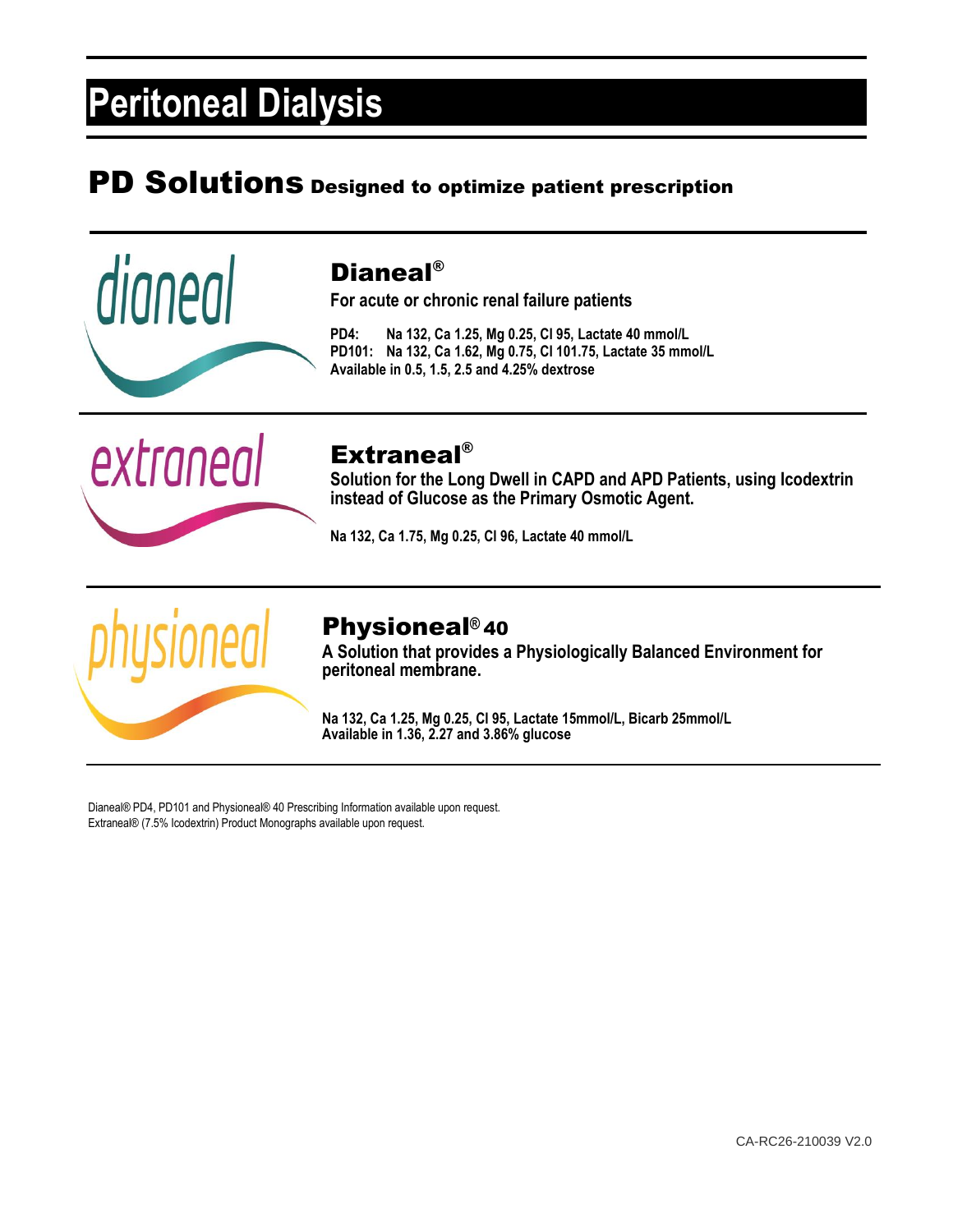## **CAPD – CONTINUOUS AMBULATORY PERITONEAL DIALYSIS**

## **TWIN BAG®**

### **The system of choice for Canadian CAPD patients.**

### **When it comes to your patients, trust TwinBag**

- **E** Simple Design, Successful Therapy
- Engineered for optimal flush efficiency
- Protects against touch contamination
- Allows effective removal of potential contaminants
- Designed to minimize fibrin blockage
- Latex free



| <b>CATALOGUE</b> |               | <b>VOLUME</b><br><b>FILL</b> | <b>DRAIN BAG</b>            | PACK   |
|------------------|---------------|------------------------------|-----------------------------|--------|
| <b>NUMBER</b>    | CONCENTRATION | (mL                          | <b>VOLUME</b><br>. (mL $\,$ | FACTOR |

#### DIANEAL® - PD4

#### **Na 132, Ca 1.25, Mg 0.25, Cl 95, Lactate 40 mmol/L**

| .      | . .            |      |      |        |
|--------|----------------|------|------|--------|
| JB9415 | 1.50% Dextrose | 1500 | 2000 | 6/case |
| JB9425 | 2.50% Dextrose | 1500 | 2000 | 6/case |
| JB9435 | 4.25% Dextrose | 1500 | 2000 | 6/case |
| JB9416 | 1.50% Dextrose | 2000 | 2500 | 6/case |
| JB9426 | 2.50% Dextrose | 2000 | 2500 | 6/case |
| JB9436 | 4.25% Dextrose | 2000 | 2500 | 6/case |
| JB9418 | 1.50% Dextrose | 2500 | 3000 | 4/case |
| JB9428 | 2.50% Dextrose | 2500 | 3000 | 4/case |
| JB9438 | 4.25% Dextrose | 2500 | 3000 | 4/case |
|        |                |      |      |        |

#### DIANEAL® - PD101

#### **Na 132, Ca 1.62, Mg 0.75, Cl 101.75, Lactate 35 mmol/L**

| .      | .<br>- -       |      |      |        |
|--------|----------------|------|------|--------|
| JB9806 | 0.50% Dextrose | 2000 | 2500 | 6/case |
| JB9816 | 1.50% Dextrose | 2000 | 2500 | 6/case |
| JB9826 | 2.50% Dextrose | 2000 | 2500 | 6/case |
| JB9836 | 4.25% Dextrose | 2000 | 2500 | 6/case |

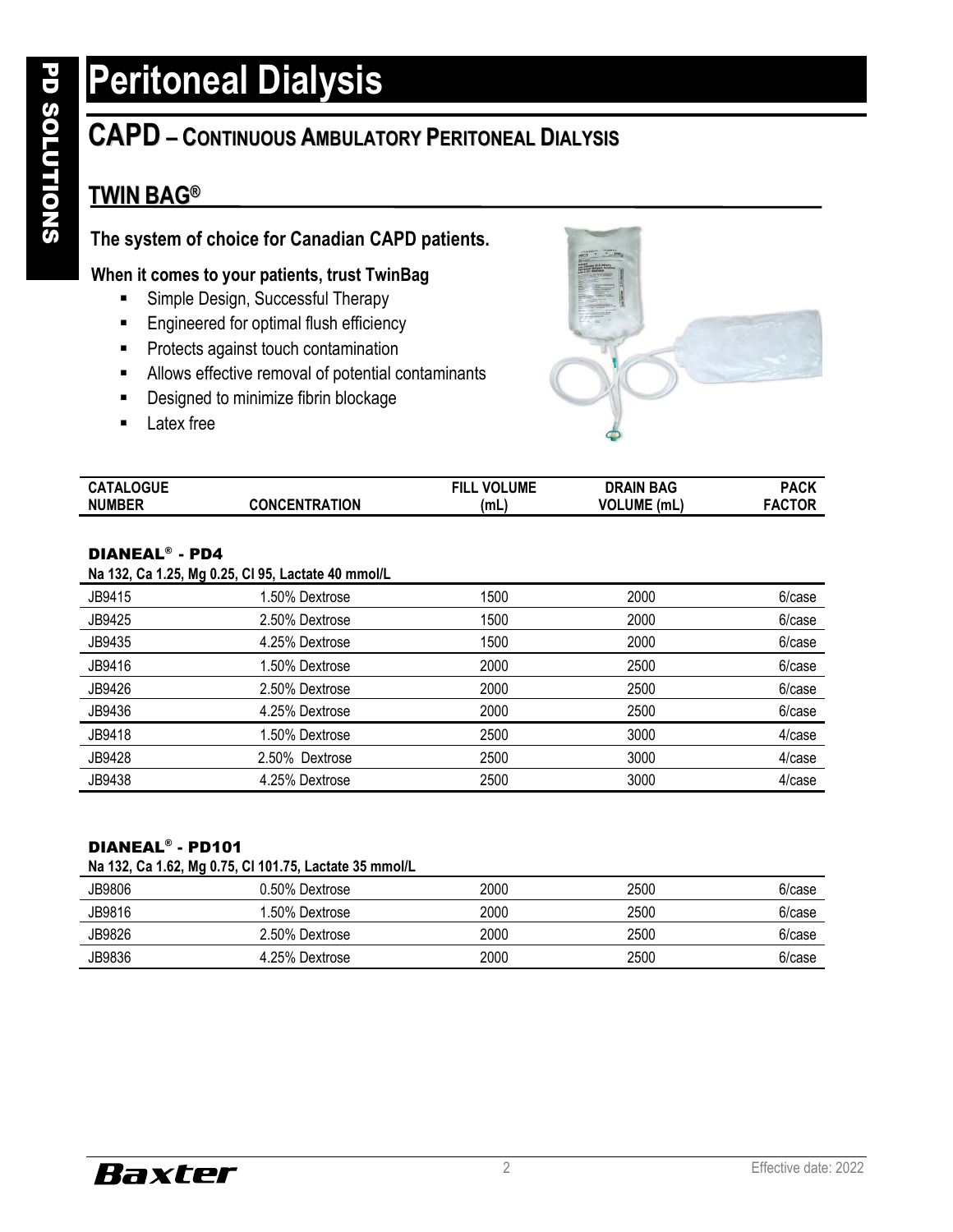## **CAPD – CONTINUOUS AMBULATORY PERITONEAL DIALYSIS**

### **TWIN BAG®**

(Continued)

### **COLOUR CODED CAP CONFIRMS DEXTROSE CONCENTRATION**

White =  $0.50\%$  dextrose (Dianeal®)

Yellow = 1.50% dextrose (Dianeal®) and 1.36% glucose (Physioneal®)

- Green = 2.50% dextrose (Dianeal®) and 2.27% glucose (Physioneal®)
- Orange = 4.25% dextrose (Dianeal®) and 3.86% glucose (Physioneal®)
- Purple =  $7.5\%$  Icodextrin (Extraneal®)

| OGUE<br>A<br>. |                                       | <b>LUME</b><br>VOI<br>디니- | <b>BAG</b><br><b>DRAIN</b> | <b>PACK</b> |
|----------------|---------------------------------------|---------------------------|----------------------------|-------------|
| <b>NUMBER</b>  | <b>ITION</b><br><b>CONCENT</b><br>⊺RA | (mL                       | VOL.<br>UME.<br>(mL        | "OR<br>FAC  |



#### EXTRANEAL®

**Na 132, Ca 1.75, Mg 0.25, CI 96, Lactate 40 mmol/L** 

| JB9912 | 7.5% Icodextrin Solution | 200C | 2500 | 6/case |
|--------|--------------------------|------|------|--------|
| JB9913 | 7.5% Icodextrin Solution | 2500 | 3000 | 4/case |



#### PHYSIONEAL®

**Na 132, Ca 1.25, Mg 0.25, Cl 95, Lactate 15, Bicarb 25mmol/L**

| JB8249  | 1.36% Glucose | 2000 | 2500 | 6/case |
|---------|---------------|------|------|--------|
| JB8251  | 2.27% Glucose | 2000 | 2500 | 6/case |
| JB8254  | 3.86% Glucose | 2000 | 2500 | 6/case |
| JB8250  | 1.36% Glucose | 2500 | 3000 | 5/case |
| JB8252. | 2.27% Glucose | 2500 | 3000 | 5/case |



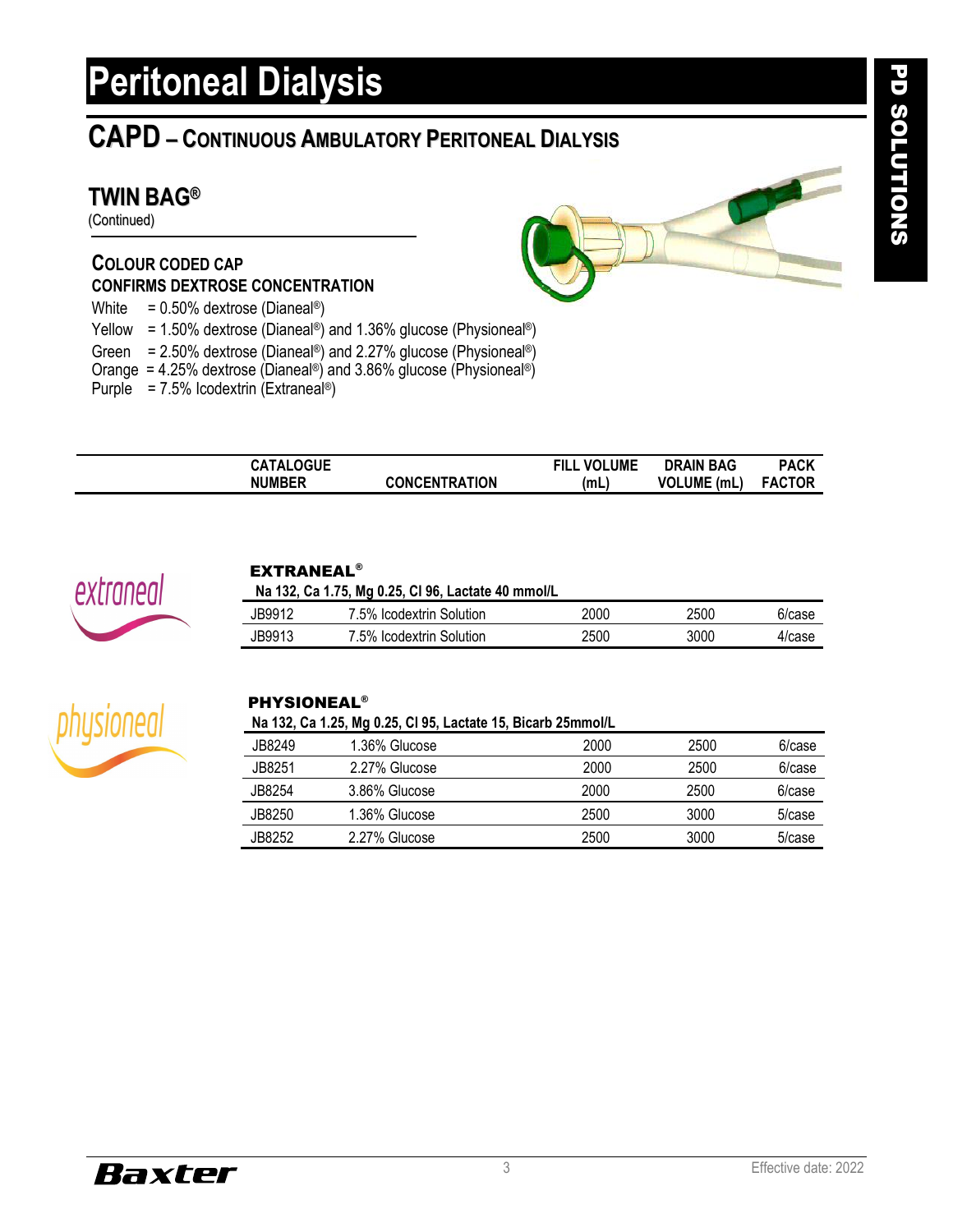| <b>CAPD - CONTINUOUS AMBULATORY PERITONEAL DIALYSIS</b> |                                                  |                                    |                |  |  |
|---------------------------------------------------------|--------------------------------------------------|------------------------------------|----------------|--|--|
| <b>CATALOGUE NUMBER</b>                                 | <b>DESCRIPTION</b>                               | <b>PACK FACTOR</b>                 | <b>PICTURE</b> |  |  |
|                                                         |                                                  | <b>Disconnect Y-Sets</b>           |                |  |  |
| 5C4366P                                                 | CAPD Disconnect Y-Set, Bulk                      | 60/case                            |                |  |  |
|                                                         |                                                  | <b>Miscellaneous CAPD Supplies</b> |                |  |  |
| 5C4462                                                  | Empty Sterile Bag, 3L, Spike                     | 48/case                            |                |  |  |
| <b>XMC4284</b>                                          | Empty Sterile Heater/Drain<br>Bag, 3L, Luer Lock | 30/box                             |                |  |  |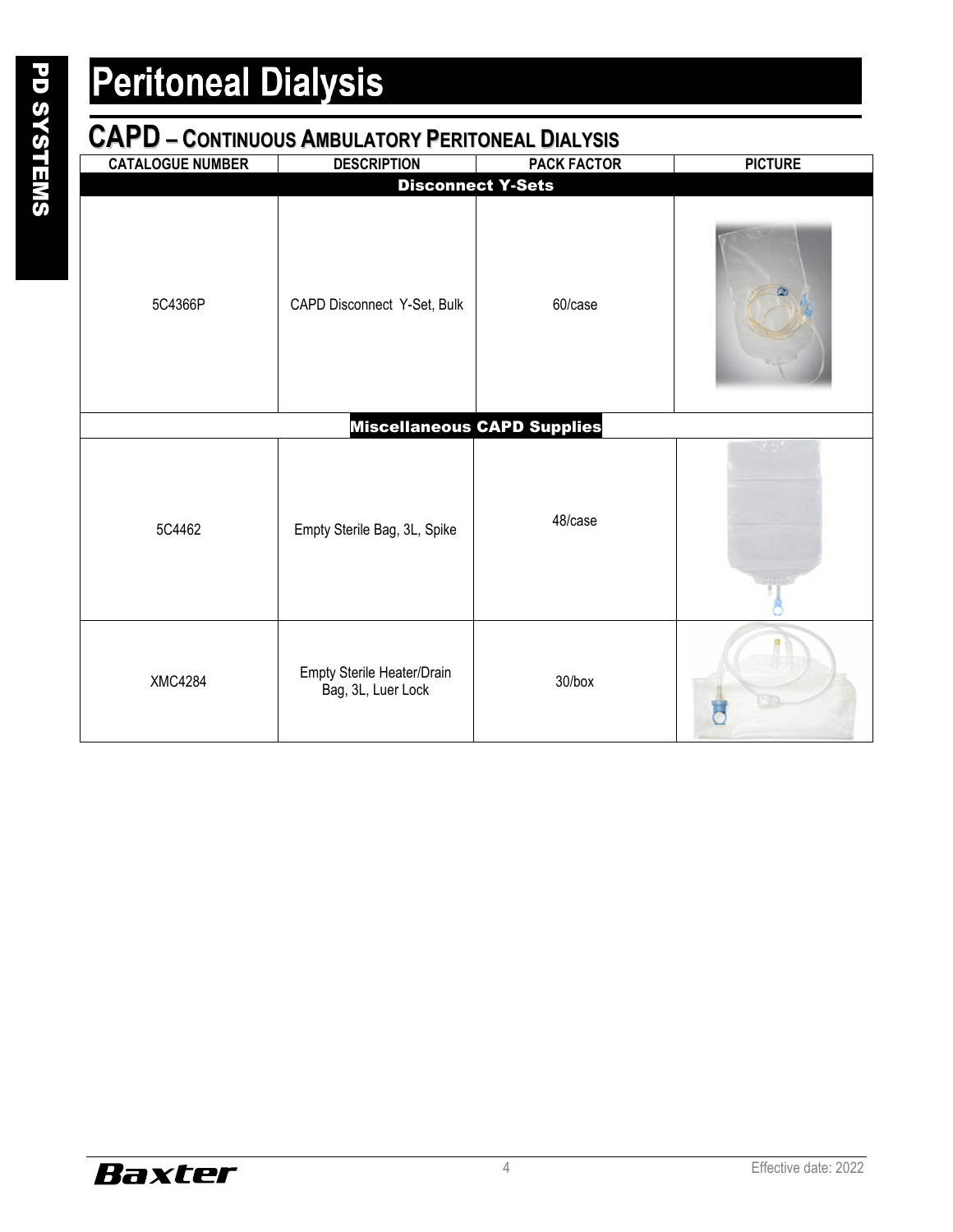## **CAPD Solution Warmer**

| <b>CATALOGUE NUMBER</b> | <b>DESCRIPTION</b>          | <b>PACK FACTOR</b> | <b>PICTURE</b> |
|-------------------------|-----------------------------|--------------------|----------------|
| JBWarmerU               | <b>CAPD Solution Warmer</b> | 1 each             |                |

Designed to provide patients with simple and efficient system for warming TwinBag solutions.

- Ensures integrity of PD solutions
- Preset to a comfortable temperature
- Secondary overheat thermal protector shutoff
- Lightweight and portable
- Requires only 20 watts of electricity
- Made in Canada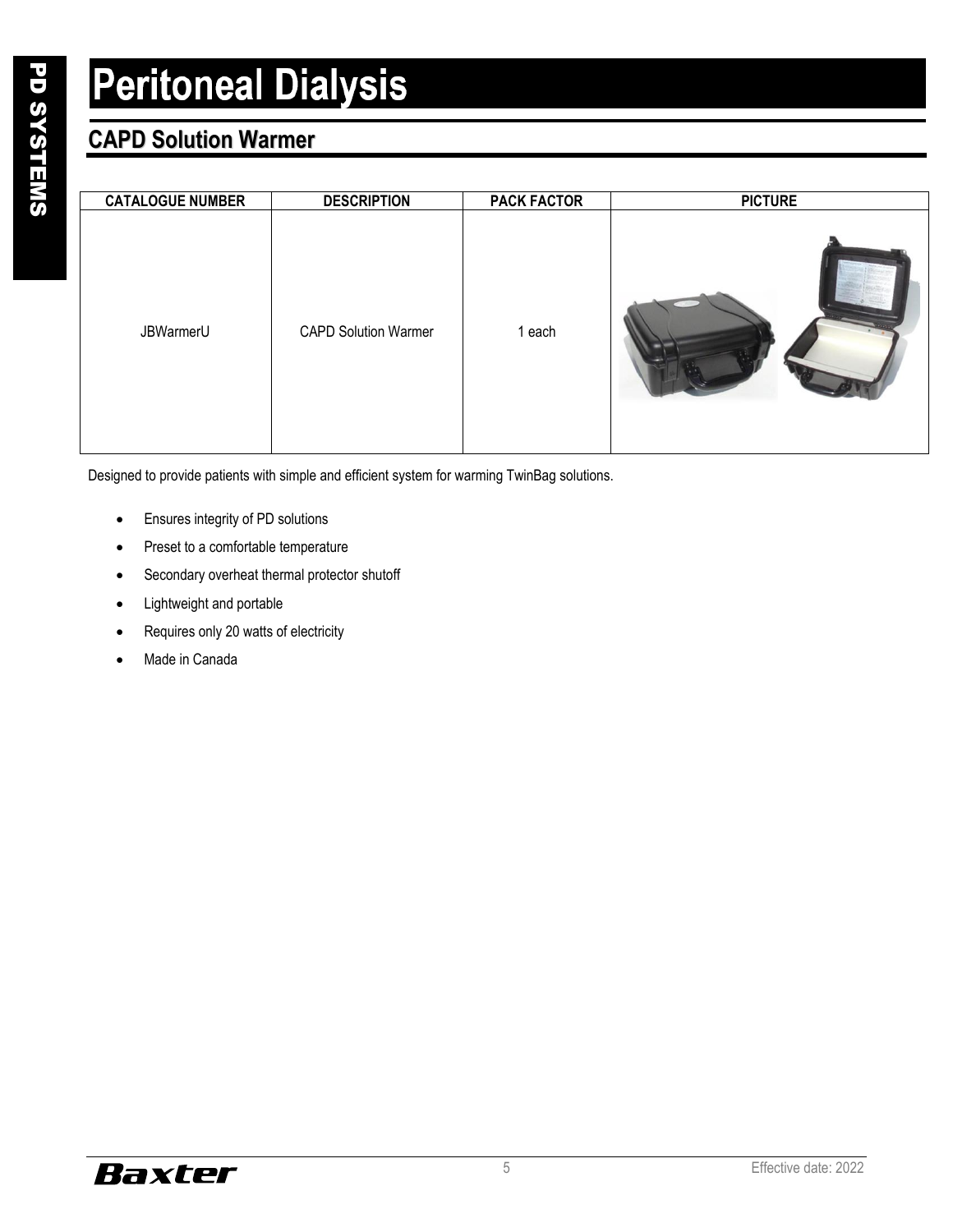## **APD – AUTOMATED PERITONEAL DIALYSIS**

### **HomeChoice Claria**

- **Initial Drain (I-Drain) Bypass - Maximizing patient comfort and confidence**
- **Sharesource 2-way connectivity platform for Remote Patient Management (RPM)**
- **2-line OLED screen that eliminates alternating messages and helps improve the user experience (1)**
- **Increased number of languages to 38**



**HomeChoice Claria**

| <b>DEVICES</b>          |                                                |                              |
|-------------------------|------------------------------------------------|------------------------------|
| <b>CATALOGUE NUMBER</b> | <b>DESCRIPTION</b>                             | <b>PACK</b><br><b>FACTOR</b> |
| 5C6M40                  | HOMECHOICE CLARIA APD                          | 1 each                       |
| 5C6M40R                 | HOMECHOICE CLARIA APD REFURB                   | 1 each                       |
| 5C7346                  | HOMECHOICE CLARIA CARRYINGCASE                 | 1 each                       |
| 5CGM01                  | <b>CLARIA SHARESOURCE PLATFORM</b>             | 1 each                       |
| 5C6M70                  | 4G KIT CELLULAR MODEM AND POWER                | 1 each                       |
| BXU005345               | POWER CORD FOR CLARIA 125V NEMA                | 1 each                       |
| 0719003471A1*           | HOMECHOICE CLARIA PATIENT AT HOME GUIDE (PAHG) | 1 each                       |
| 0719001577C1**          | HOMECHOICE CLARIA Clinician guide English      | 1 each                       |



**4G Modem**



<sup>1)</sup> Baxter International Inc. Deerfield, IL

\*0719003471A1FRE: PAHG French. \*\*0719001577C1FRE: Clinician guide French

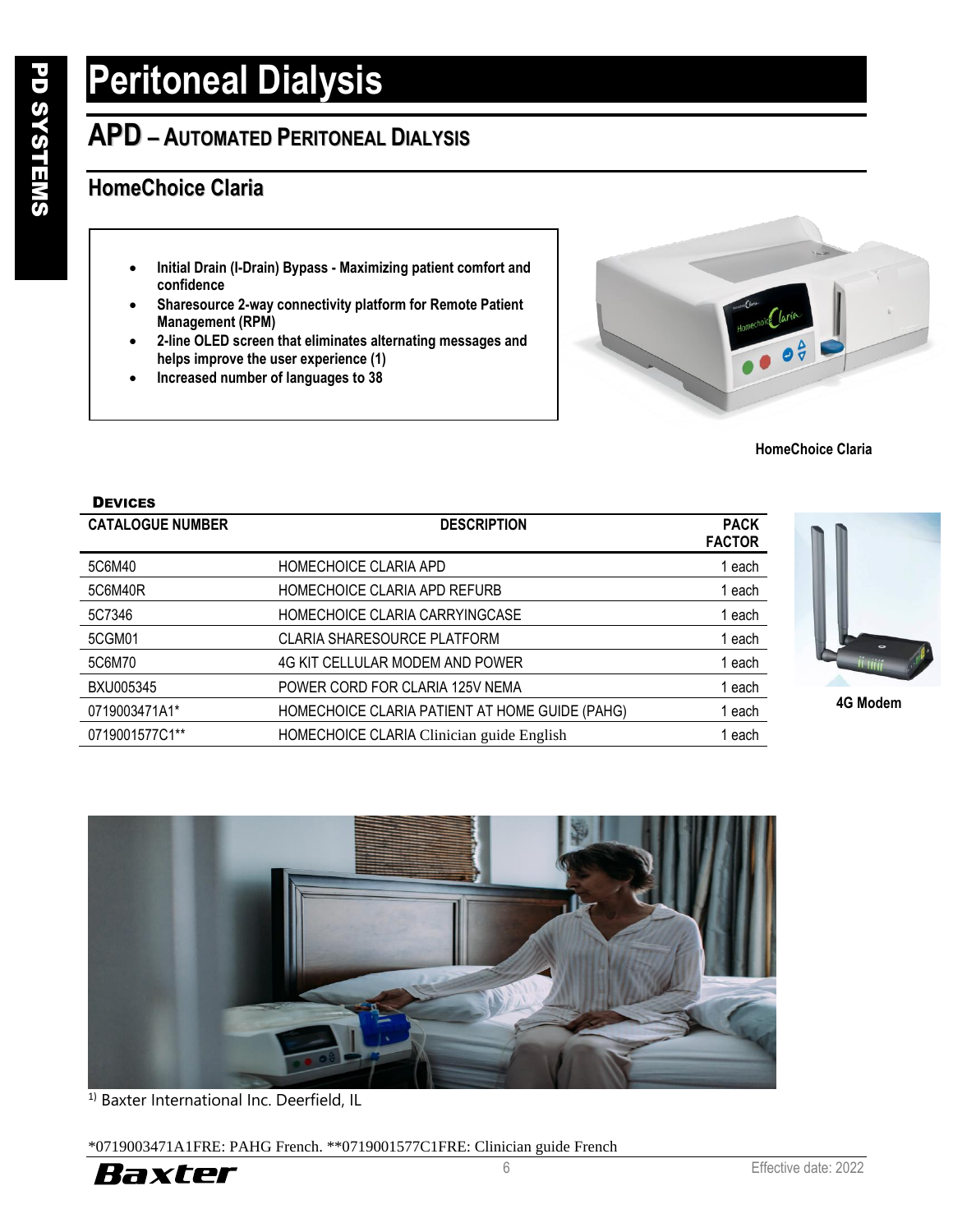**DEVICES** 

## **Peritoneal Dialysis**

## **AMIA Automated Peritoneal Dialysis System with Sharesource Connectivity Platform**

### AVAILABLE FOR ADULT PATIENTS

- **40% smaller and 30% lighter than the HOMECHOICE PRO Automated PD System**
- **Provides a user-friendly PD experience that guides patients through a treatment or therapy**
- **Equipped with voice guidance, touch screen, animations, and remote management capabilities**



| ------<br><b>CATALOGUE NUMBER</b> | <b>DESCRIPTION</b>                  | <b>PACK</b>   |
|-----------------------------------|-------------------------------------|---------------|
|                                   |                                     | <b>FACTOR</b> |
| 5C9320                            | AMIA APD SYSTEM V2.0                |               |
| 5C9320R                           | AMIA APD SYSTEM V2.0 Refurb         |               |
| 5C6012                            | Country Kit, V 2.0, Canada, English |               |
| 5C9346                            | <b>Cycler Travel Case</b>           |               |
| 5C9400                            | <b>AMIA Sharesource Platform</b>    | <b>NA</b>     |
| R5C5522                           | Personal Data Key 5-Pack            | 5             |
| 5C6M70**                          | 4G Kit cellular Modem and Power     |               |
| 5C5479                            | Set 4 prong. APD Cycler             | 30            |

\*\*5C6M70: distribution started Feb 2021. It is replacing 5C6M20

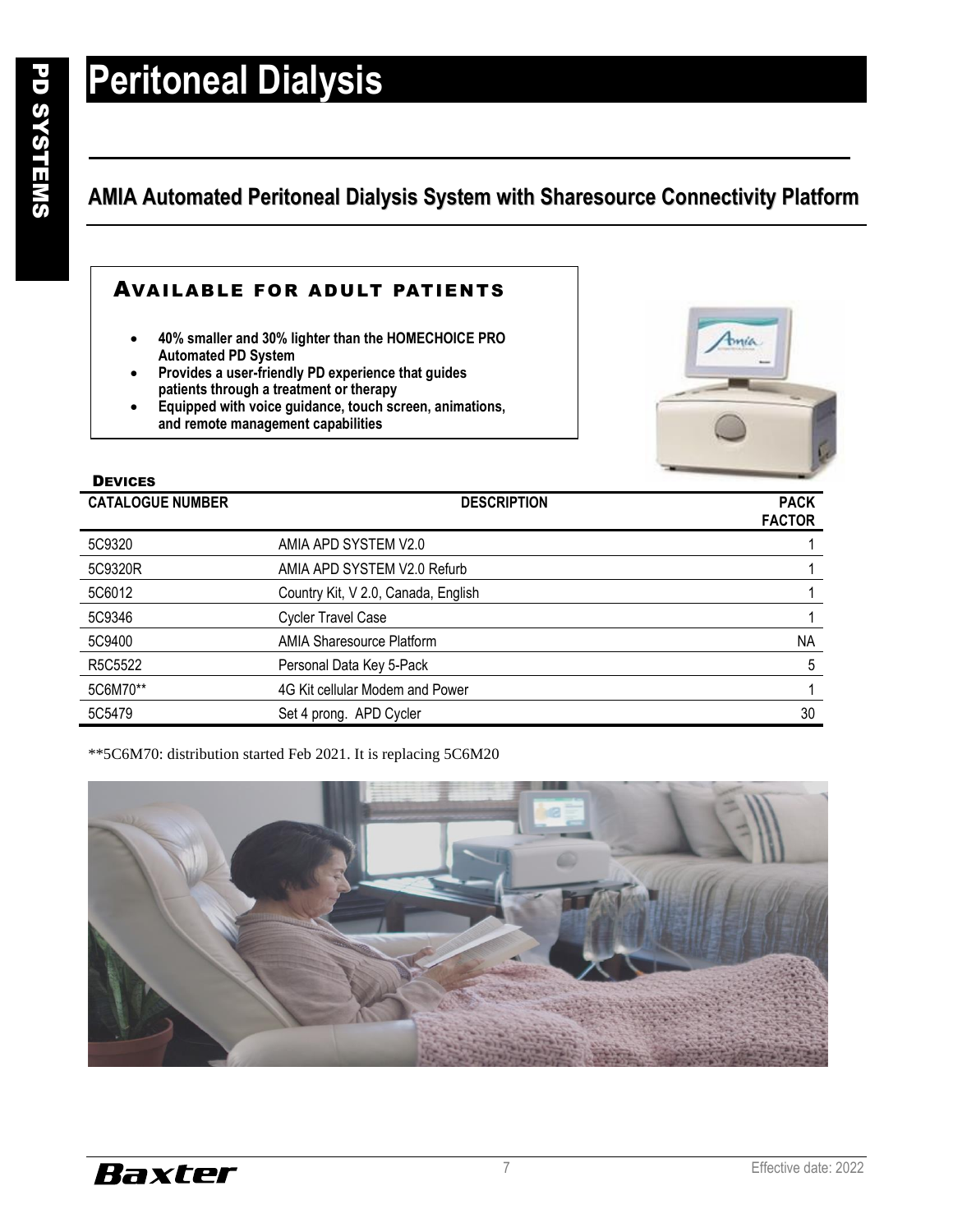## **APD – AUTOMATED PERITONEAL DIALYSIS**

### **HomeChoice Pro™ and HomeChoice™ Automated Peritoneal Dialysis Systems**

### **AVAILABLE FOR**

### PEDIATRIC TO ADULT

**PATIENTS** 

- **Pneumatic pumps – no scales!**
- No re-calibration necessary after moving the machine
- Patient management with ProCard and RenalSoft PD

#### **The low-fill mode option for pediatric and low-fill volume adult patients offers:**

- Fill volume range from 60 3000 mL
- Programmable minimum drain time and volume parameters for more closely regulated therapy
- Alarm limits and programmable positive and negative UF alarms ensure proper drainage and increase treatment flexibility

### **DEVICES CATALOGUE NUMBER DESCRIPTION PACK FACTOR** 5C4471RU\* **HomeChoice™** Automated PD System 1 each 1 each 5C4471RUL HomeChoice™ Automated PD System with Mandarin Language 1 each 5C8310RU\*\* HomeChoice PRO™ Automated PD System (110 volt) 1 each

### **Peritoneal Dialysis Software**

- APD therapies are written by the clinician and transferred to the cycler with the PRO Card
- Window's based software enables increased monitoring of patient adherence, drain function and ultrafiltration

| <b>CATALOGUE NUMBER</b> | <b>DESCRIPTION</b>                           | <b>PACK FACTOR</b> | <b>PICTURE</b> |
|-------------------------|----------------------------------------------|--------------------|----------------|
| R5C4522                 | HomeChoice PRO™ Card                         | 6/case             | $TV$ and       |
| 4994000449              | Homechoice Pro USB<br>SmartMedia Card Reader | 1 each             |                |

\*5C4471RU is replacing 5C4471R. \*\*5C8310RU is replacing 5C8310P







**HomeChoice Pro™**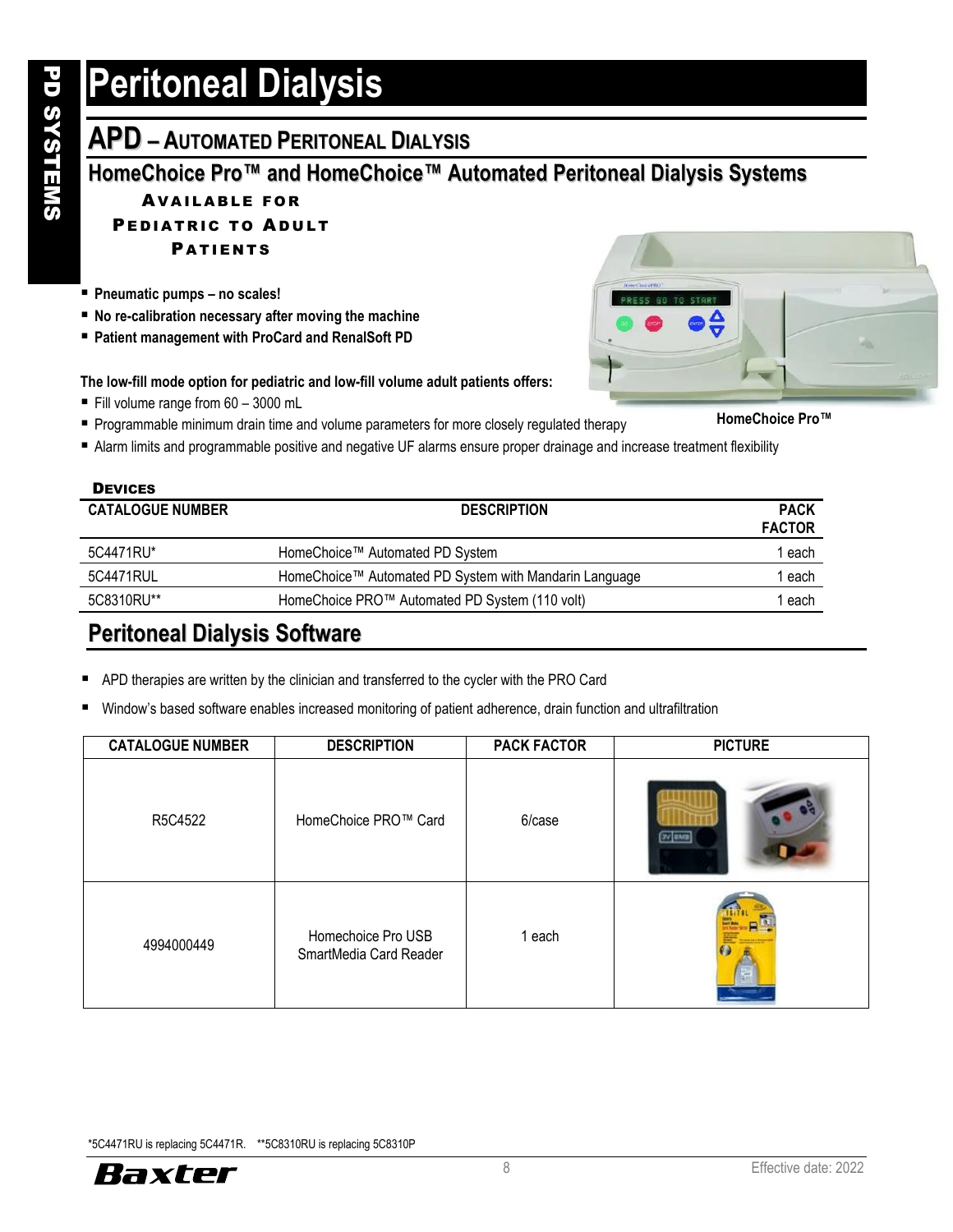## **APD – AUTOMATED PERITONEAL DIALYSIS**

### APD Luer Lock Solutions

| <b>CATALOGUE</b> |               | <b>VOLUME</b><br><b>FILL</b> | PACK         |
|------------------|---------------|------------------------------|--------------|
| <b>NUMBER</b>    | CONCENTRATION | (mL                          | <b>ACTOR</b> |

#### DIANEAL® - PD4

| Na 132, Ca 1.25, Mg 0.25, CI 95, Lactate 40 mmol/L |                |      |        |  |
|----------------------------------------------------|----------------|------|--------|--|
| <b>JB4769L</b>                                     | 1.50% Dextrose | 3000 | 4/case |  |
| <b>JB4770L</b>                                     | 2.50% Dextrose | 3000 | 4/case |  |
| JB4771L                                            | 4.25% Dextrose | 3000 | 4/case |  |
| <b>JB9719L</b>                                     | 1.50% Dextrose | 5000 | 2/case |  |
| <b>JB9729L</b>                                     | 2.50% Dextrose | 5000 | 2/case |  |
| <b>JB9749L</b>                                     | 4.25% Dextrose | 5000 | 2/case |  |

#### DIANEAL® - PD101

| Na 132, Ca 1.62, Mg 0.75, Cl 101.75, Lactate 35 mmol/L |  |  |
|--------------------------------------------------------|--|--|
|--------------------------------------------------------|--|--|

| JB4821L        | 0.50% Dextrose | 2000 | 6/case |
|----------------|----------------|------|--------|
| <b>JB5618L</b> | 1.50% Dextrose | 2500 | 5/case |
| <b>JB5658L</b> | 2.50% Dextrose | 2500 | 5/case |
| <b>JB5619L</b> | 1.50% Dextrose | 5000 | 2/case |
| <b>JB5659L</b> | 2.50% Dextrose | 5000 | 2/case |
| <b>JB5669L</b> | 4.25% Dextrose | 5000 | 2/case |

#### **EXTRANEAL<sup>®</sup>**

| Na 132, Ca 1.75, Mg 0.25, Cl 96, Lactate 40 mmol/L |                          |      |        |
|----------------------------------------------------|--------------------------|------|--------|
| <b>JB9923LP</b>                                    | '.5% Icodextrin Solution | 2500 | 5/case |

#### PHYSIONEAL® 40

| Na 132, Ca 1.25, Mg 0.25, Cl 95, Lactate 15, Bicarb 25 mmol/L |               |      |        |
|---------------------------------------------------------------|---------------|------|--------|
| JB8291                                                        | 1.36% Glucose | 2500 | 5/case |
| JB8290                                                        | 2.27% Glucose | 2500 | 5/case |
| JB8289                                                        | 3.86% Glucose | 2500 | 5/case |

#### PHYSIONEAL® 40

| Na 132, Ca 1.25, Mg 0.25, Cl 95, Lactate 15, Bicarb 25 mmol/L |  |  |
|---------------------------------------------------------------|--|--|
|---------------------------------------------------------------|--|--|

| CJPE8280        | .36%<br>Glucose     | 5000 | 2/case |
|-----------------|---------------------|------|--------|
| CJPE8281        | $2.27\%$<br>Glucose | 5000 | 2/case |
| <b>CJPE8282</b> | 3.86%<br>Glucose    | 5000 | 2/case |

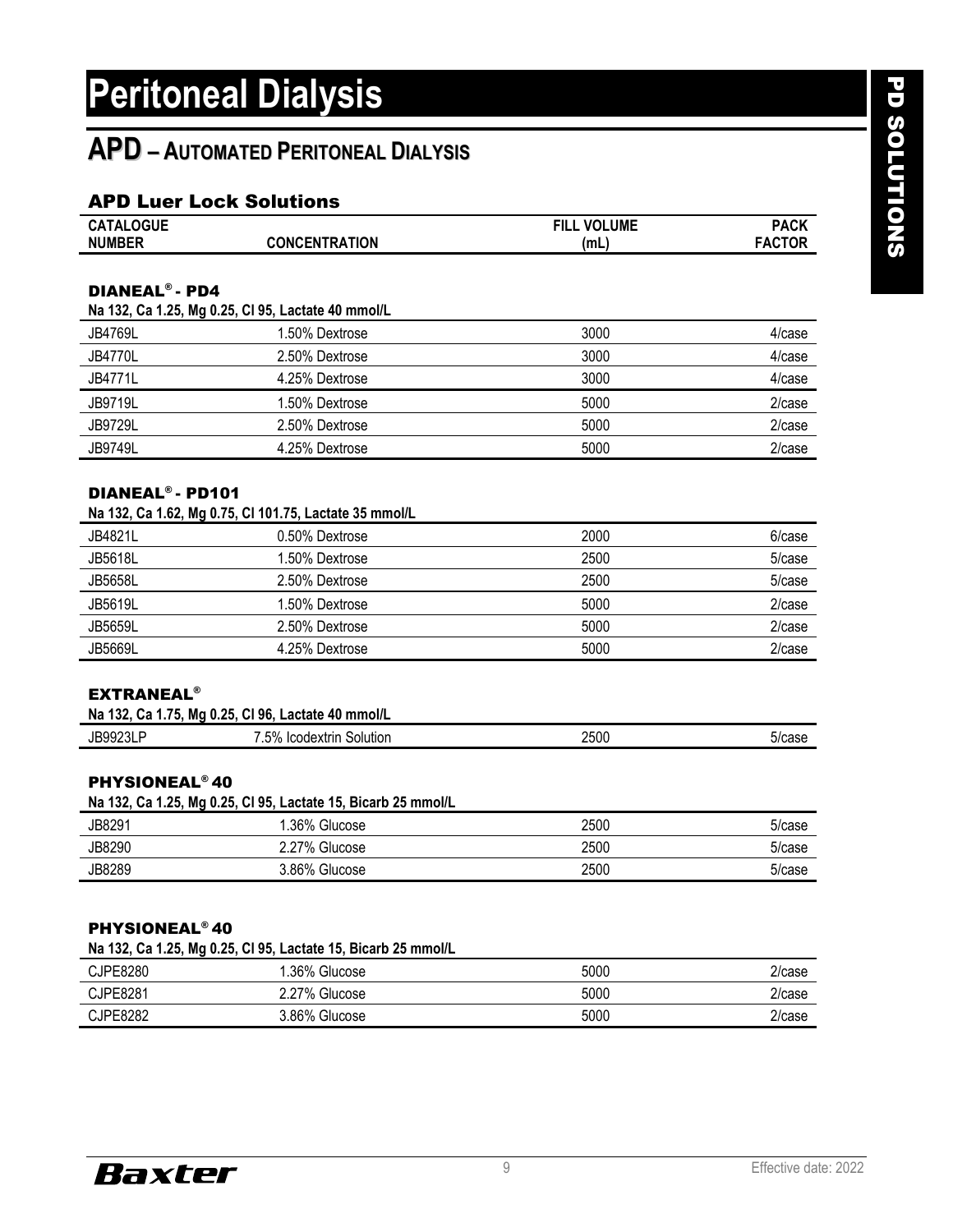## **APD – AUTOMATED PERITONEAL DIALYSIS**

| <b>CATALOGUE NUMBER</b>   | <b>DESCRIPTION</b>                                                                                                                                                                                                                                                                                                                                                                  | <b>PACK FACTOR</b>              | <b>PICTURE</b> |
|---------------------------|-------------------------------------------------------------------------------------------------------------------------------------------------------------------------------------------------------------------------------------------------------------------------------------------------------------------------------------------------------------------------------------|---------------------------------|----------------|
|                           |                                                                                                                                                                                                                                                                                                                                                                                     | <b>APD DISPOSABLE LUER SETS</b> |                |
| R5C4479C                  | 4-Prong Cycler Set with Cassette                                                                                                                                                                                                                                                                                                                                                    | 30/case                         |                |
| R5C4478                   | 8-Prong Cycler Set with Cassette                                                                                                                                                                                                                                                                                                                                                    | 30/case                         | Oш             |
| R5C4427                   | 5-Prong Manifold Set                                                                                                                                                                                                                                                                                                                                                                | 30/case                         |                |
| N5C8305C                  | Low Recirculation Volume APD Set<br>Low Recirculation Volume APD Set<br>has in-line medication port, Luer<br>Lock to bag connectors, a<br>shrouded patient connector which<br>covers all transfer set threads, and<br>a smaller internal diameter and<br>shorter patient line length which<br>reduces patient line recirculation<br>volume to 17mL for a more efficient<br>therapy. | 30/case                         |                |
| <b>APD EXTENSION LINE</b> |                                                                                                                                                                                                                                                                                                                                                                                     |                                 |                |
| 5C4480C                   | 12 Foot Patient Extension Line,<br>Easy Lock™ Connector (3.6M)                                                                                                                                                                                                                                                                                                                      | 30/case                         |                |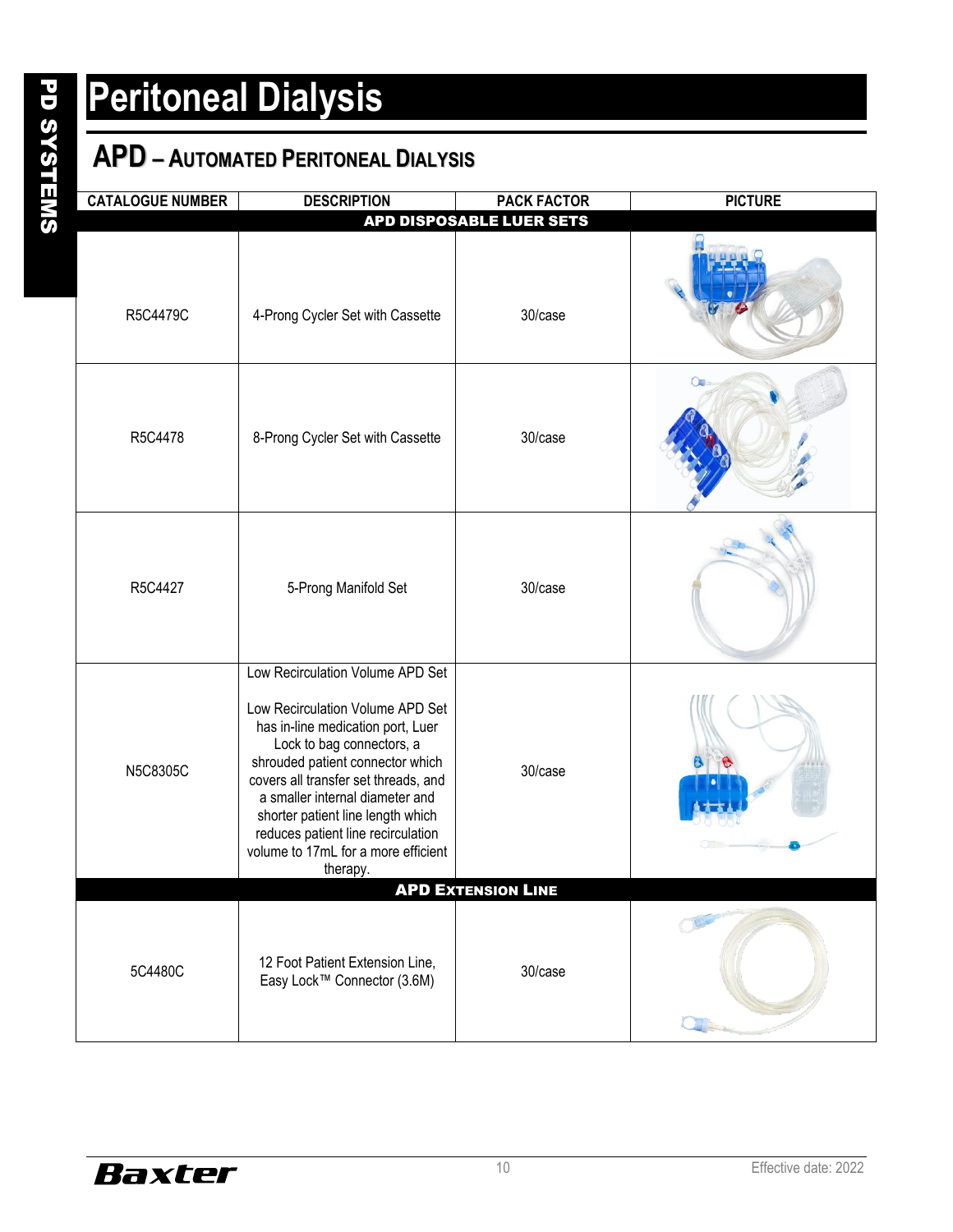| <b>CATALOGUE NUMBER</b> | <b>DESCRIPTION</b>                                            | <b>PACK FACTOR</b>        | <b>PICTURE</b> |
|-------------------------|---------------------------------------------------------------|---------------------------|----------------|
|                         |                                                               | <b>APD DRAIN SUPPLIES</b> |                |
| <b>XMC4284</b>          | Empty Sterile Heater\Drain Bag,<br>3L, Luer Lock              | 30/box                    |                |
| 5C4462                  | Empty Sterile Bag, 3L, Spike                                  | 48/case                   |                |
| 5C4476                  | Effluent Sample Bag, 150ml, Luer                              | 6/case                    |                |
| 5C4145P                 | Cycler Drainage Bag Set (2 x 15L<br>per pack), Spike          | 15 pk/case                |                |
| 5C4512                  | APD Drain Manifold (Connects 2<br>15 Litre drain bags), Spike | 30/case                   |                |
| 5C4464P                 | 12 Foot Drain Line Extension Set<br>(3.6M), Spike             | 30/case                   |                |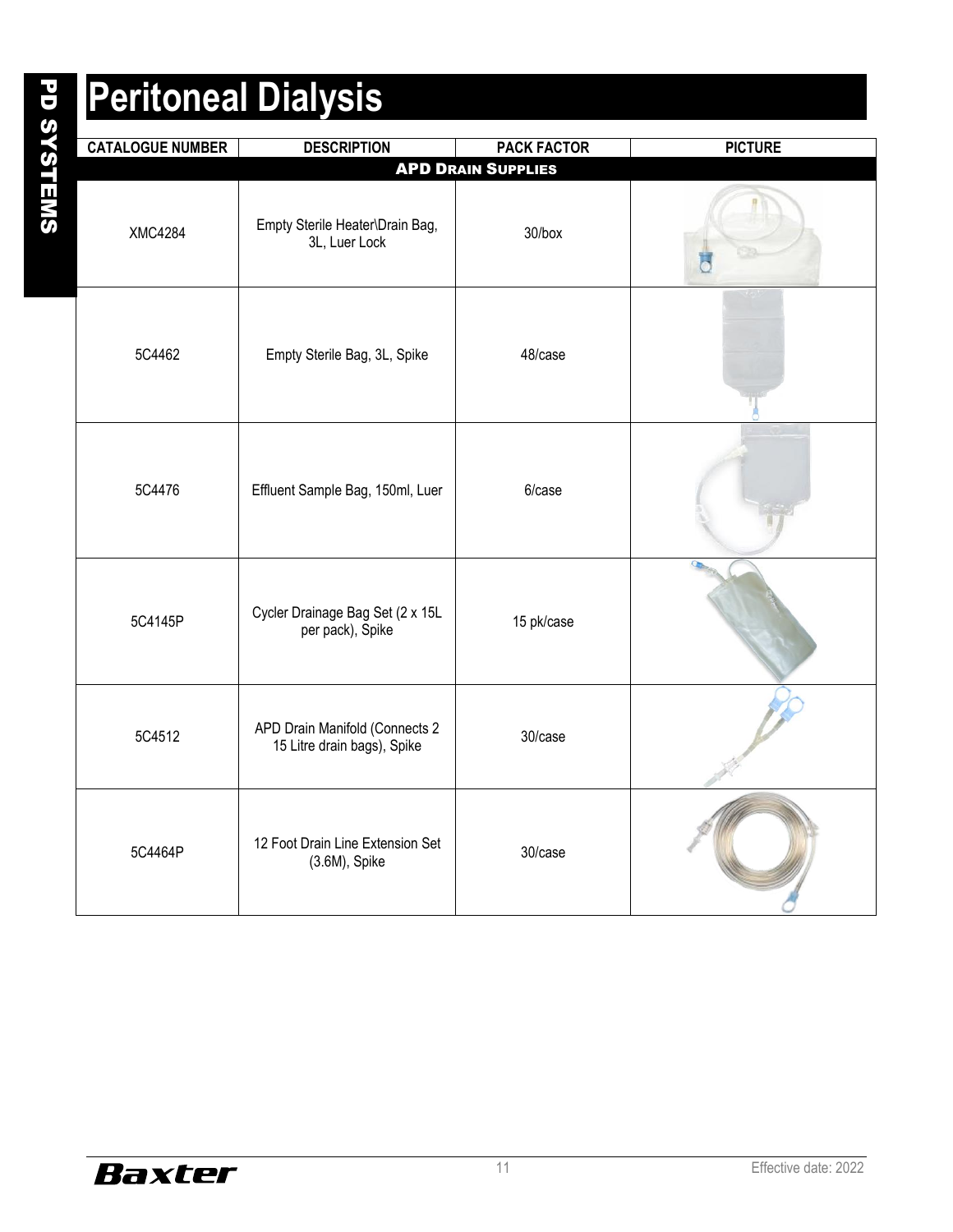| <b>CATALOGUE NUMBER</b> | <b>DESCRIPTION</b>                                                                                                                                                                                                                                                        | <b>PACK FACTOR</b>        | <b>PICTURE</b> |
|-------------------------|---------------------------------------------------------------------------------------------------------------------------------------------------------------------------------------------------------------------------------------------------------------------------|---------------------------|----------------|
|                         |                                                                                                                                                                                                                                                                           | <b>APD CARRYING CASES</b> |                |
| 5C7346                  | Homechoice Claria Carrying Case                                                                                                                                                                                                                                           | 1 each                    |                |
| 5C9346                  | AMIA Cycler Travel Case                                                                                                                                                                                                                                                   | 1 each                    |                |
| 5C4406                  | HomeChoice: Soft-sided Carrying<br>Case                                                                                                                                                                                                                                   | 1 each                    |                |
| 5C8346                  | HomeChoice: Shipping Case with<br>wheels                                                                                                                                                                                                                                  | 1 each                    |                |
| <b>CARTS</b>            |                                                                                                                                                                                                                                                                           |                           |                |
| EK8029                  | Home Choice Cart with sliding<br>shelf & stationary arms<br>Wood melamine white cart with 4<br>plastic casters, hook, 1 shelf,<br>1 drawer. 3 side raise panel made<br>in maple wood<br>These unit are pack individually in<br>boxes with Styrofoam protective<br>padding | 1 each                    |                |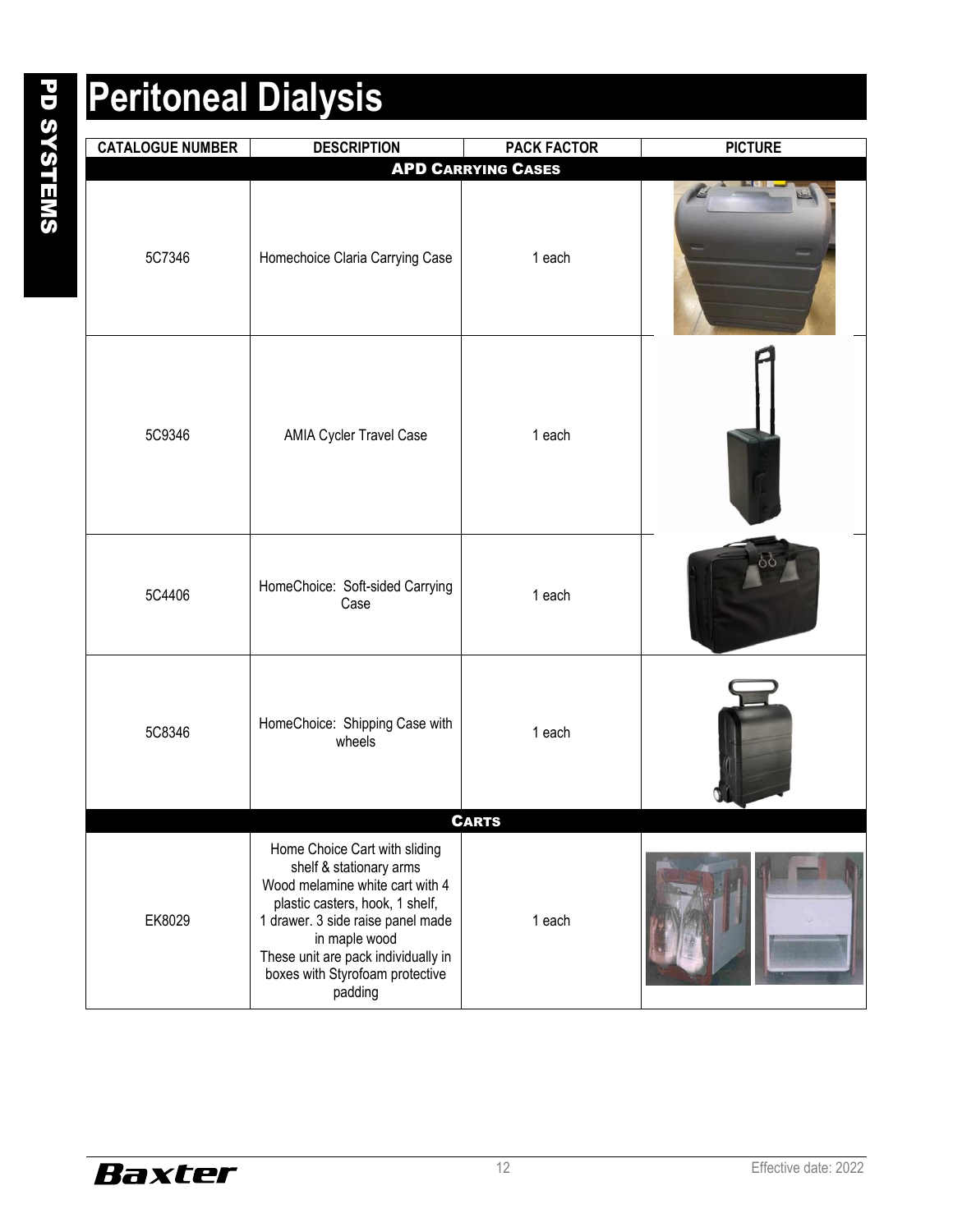| <b>CATALOGUE NUMBER</b> | <b>DESCRIPTION</b>                                                                     | <b>PACK FACTOR</b>           | <b>PICTURE</b> |
|-------------------------|----------------------------------------------------------------------------------------|------------------------------|----------------|
|                         |                                                                                        | <b>Transfer Sets</b>         |                |
| 5C4483                  | MiniCap Extended Life<br><b>Transfer Set with Twist</b><br>Clamp (10cm)*               | -Disconnect System<br>6/case |                |
| 5C4482                  | <b>MINICAP EXTENDED LIFE</b><br><b>TRANSFER SET WITH TWIST</b><br><b>CLAMP (15CM)*</b> | 6/case                       |                |
| R5C4484                 | MiniCap Extended Life<br><b>Transfer Set with Twist</b><br>Clamp (22cm)*               | 6/case                       |                |
| 5C4449                  | MiniCap Extended Life<br>Transfer Set with Roller<br>Clamp (15cm)*                     | 6/case                       |                |
| -Non-Disconnect System  |                                                                                        |                              |                |
|                         |                                                                                        | <b>Transfer Set Adapters</b> |                |
| 5C4136                  | Luer-Lock to Spike Adapter<br>Set                                                      | 12/case                      |                |
|                         |                                                                                        | <b>Catheter Supplies</b>     |                |
| 5C4129                  | Locking Titanium Adapter (2<br>pieces)                                                 | 5/bx, 24bx/ca                |                |
| 5C4169                  | Locking Cap for 5C4129<br><b>Titanium Adapter</b>                                      | 25/case                      |                |
| PC4171                  | Catheter Clamp                                                                         | 12/case                      |                |
| 5C4319                  | <b>IMMOBILE™ CATHETER AND</b><br><b>TRANSFER SET STABILIZING</b><br><b>DEVICE</b>      | 30/case                      |                |
| 5C4320                  | IMMOBILE A/C, CATHETER<br><b>STABILIZER</b>                                            | 30/case                      |                |



PD SYSTEMS PD SYSTEMS